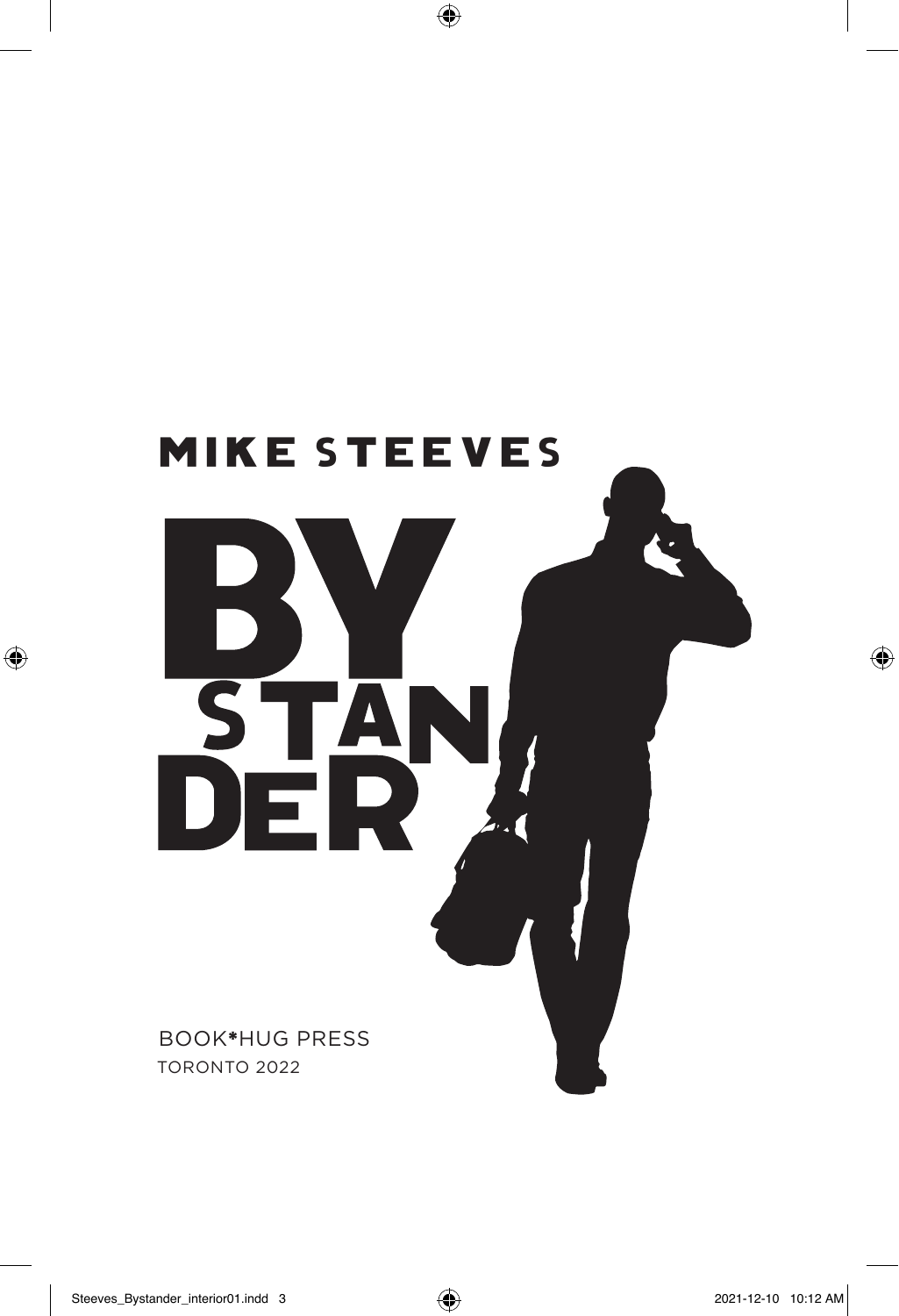FIRST EDITION © 2022 by Mike Steeves ALL RIGHTS RESERVED

No part of this publication may be reproduced or transmitted in any form or by any means, electronic or mechanical, including photocopying, recording, or any information storage or retrieval system, without permission in writing from the publisher.

⊕

*Library and Archives Canada Cataloguing in Publication*

Title: Bystander / Mike Steeves. Names: Steeves, Mike, 1978– author. Identifiers: Canadiana (print) 2021037246X | Canadiana (ebook) 20210372478 ISBN 9781771667104 (softcover) ISBN 9781771667111 (EPUB) ISBN 9781771667128 (PDF) Classification: LCC PS8637.T4314 B97 2022 | DDC C813/.6-dc23

The production of this book was made possible through the generous assistance of the Canada Council for the Arts and the Ontario Arts Council. Book\*hug Press also acknowledges the support of the Government of Canada through the Canada Book Fund and the Government of Ontario through the Ontario Book Publishing Tax Credit and the Ontario Book Fund.



⊕

Canada Council **Conseil des Arts** for the Arts du Canada



**Canada** 

ONTARIO | ONTARIO<br>CREATES | CRÉATIF

Book\*hug Press acknowledges that the land on which we operate is the traditional territory of many nations, including the Mississaugas of the Credit, the Anishnabeg, the Chippewa, the Haudenosaunee, and the Wendat peoples. We recognize the enduring presence of many diverse First Nations, Inuit, and Métis peoples and are grateful for the opportunity to meet, work, and learn on this territory.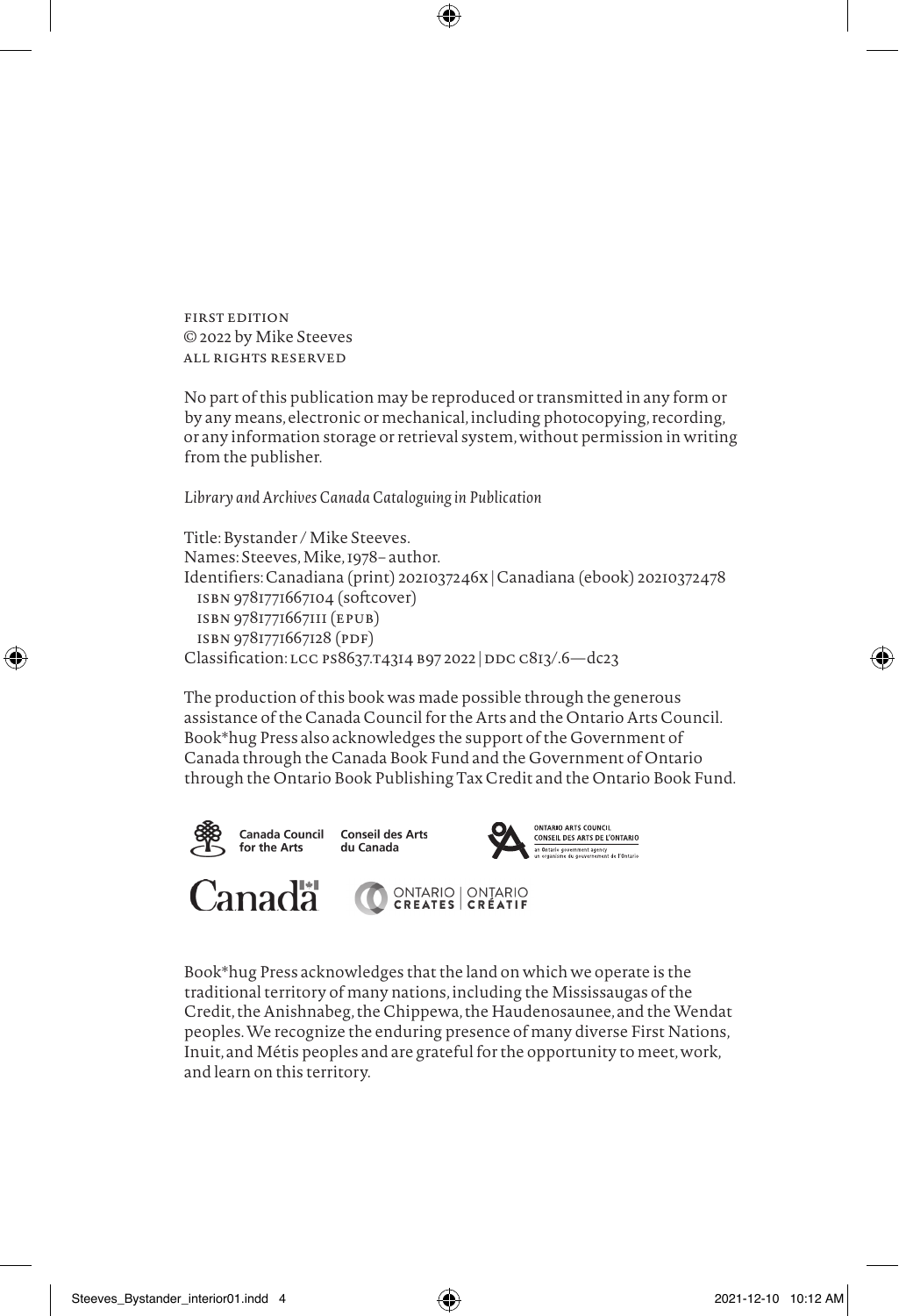*For Nikki*

 $\bigoplus$ 

 $\overline{\phantom{a}}$ 

 $\overline{\phantom{a}}$ 

 $\bigoplus$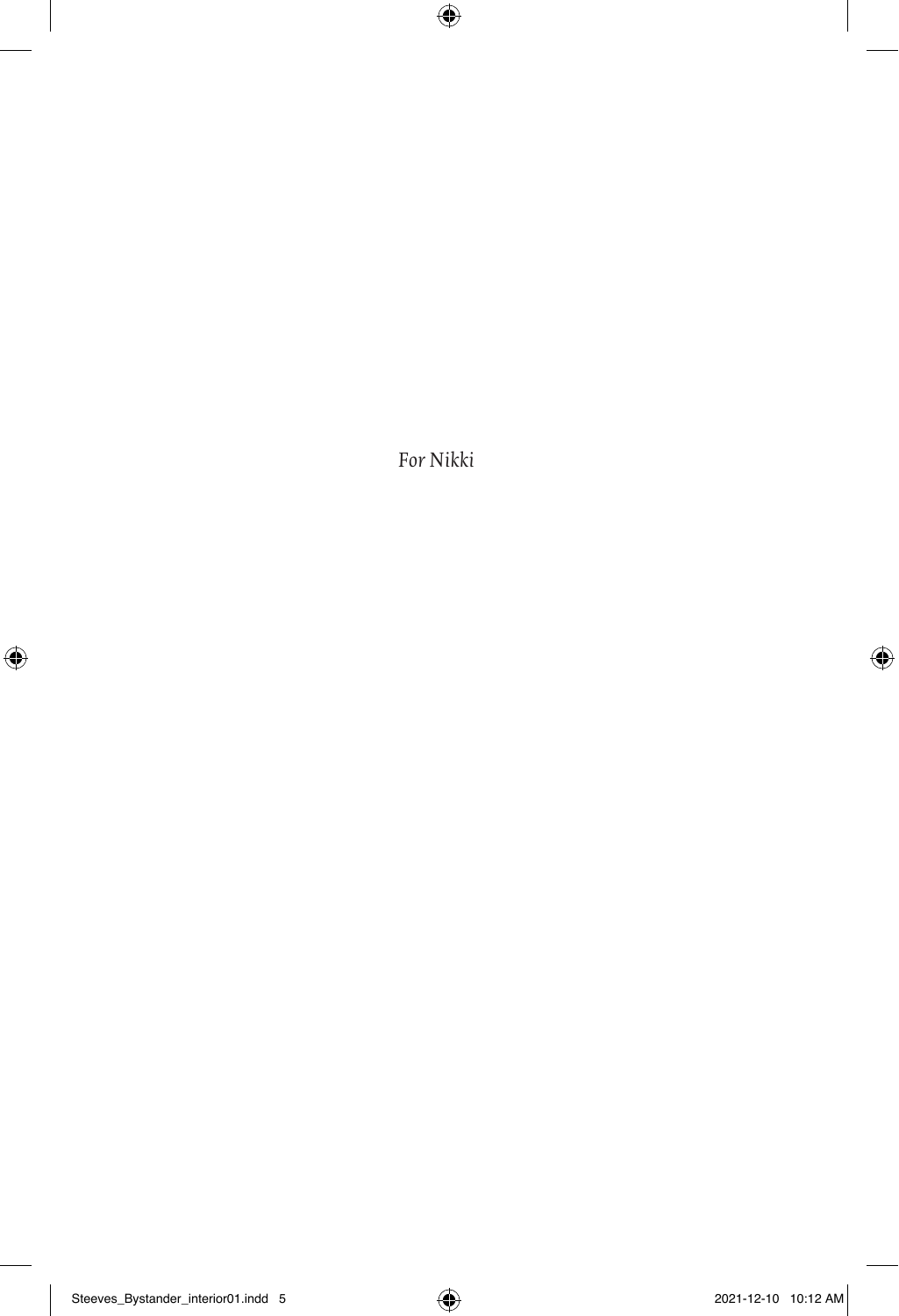'Everyone readily assumes that he himself couldn't do anything evil, because after all he's a good person!' — Robert Musil

 $\bigoplus$ 

'The honourable life is like timing. One might not have a talent for it.' — Karen Solie

⊕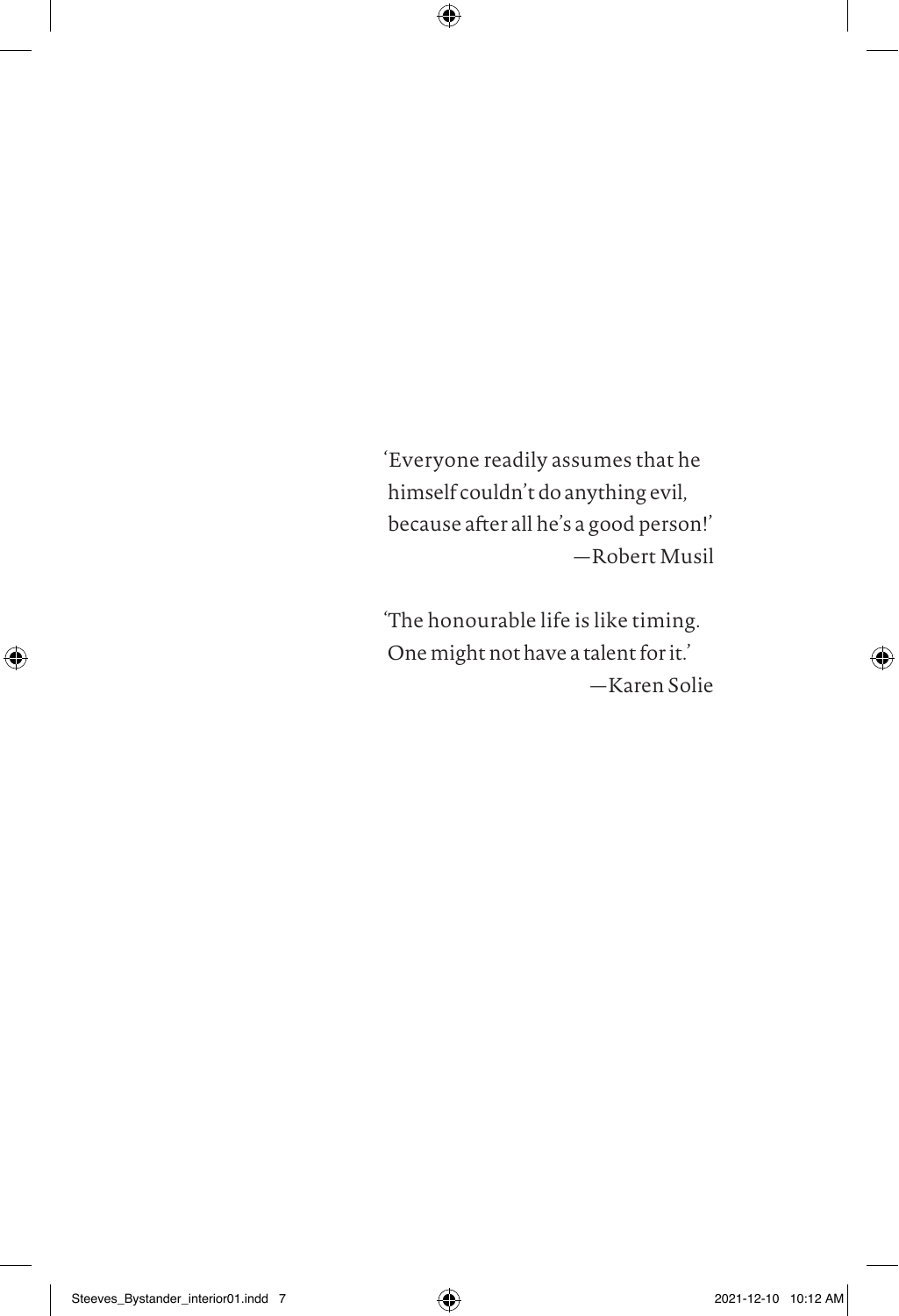## Part ONE

 $\bigoplus$ 

 $\bigoplus$ 

 $\bigoplus$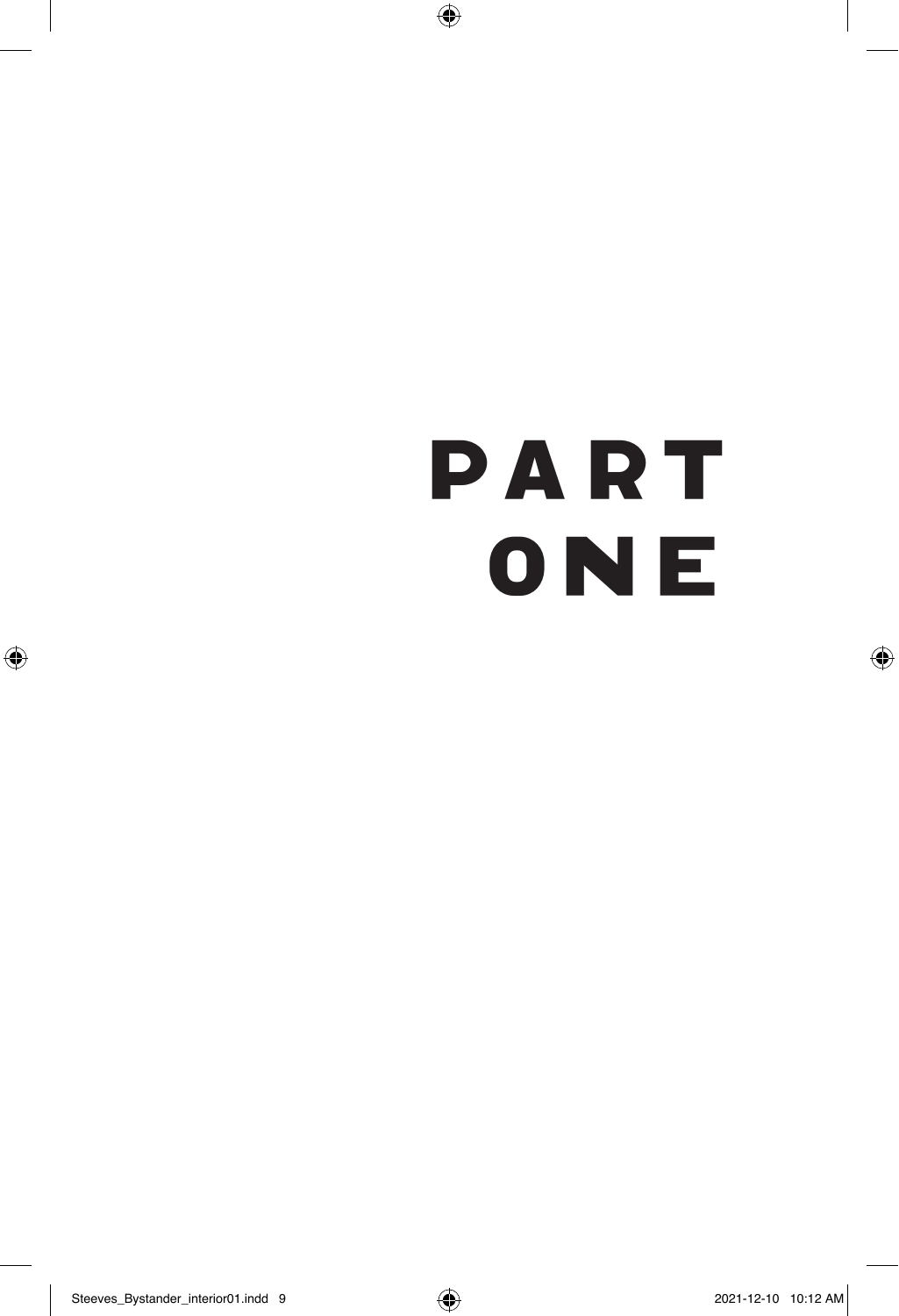used to think that if I ever had to face a moral crisis or<br>was confronted by a matter of life or death—the sort of<br>grand ethical dilemma you might read about or see on<br>TV—not only would I know what the right thing to do<br>wa was confronted by a matter of life or death— the sort of grand ethical dilemma you might read about or see on TV— not only would I know what the right thing to do was, but I would actually do the right thing. I dreamed up melodramatic scenarios where I said all the right words and had all the right opinions. Whenever I heard about a disgraced public fgure, I told myself that given the same wealth, power, and fame, I would've handled a similar crisis with grace and dignity. Whenever I watched a war movie, I identifed with the hero who somehow managed to preserve their common decency throughout the most degrading circumstances the civilized mind has come up with yet, and not with the sad, desperate, and craven characters who served as scapegoats, the ones who invariably wound up doing something depraved and horrifc. I watched the heroes sacrifce their lives for the lives of others and I told myself that's what I would do. That's who I would be.

⊕

I wasn't naïve. I knew that if I were ever to experience what it is like to be a celebrity or politician who has been publicly

 $-$  11  $-$ 

Steeves\_Bystander\_interior01.indd 11 2021-12-10 10:12 AM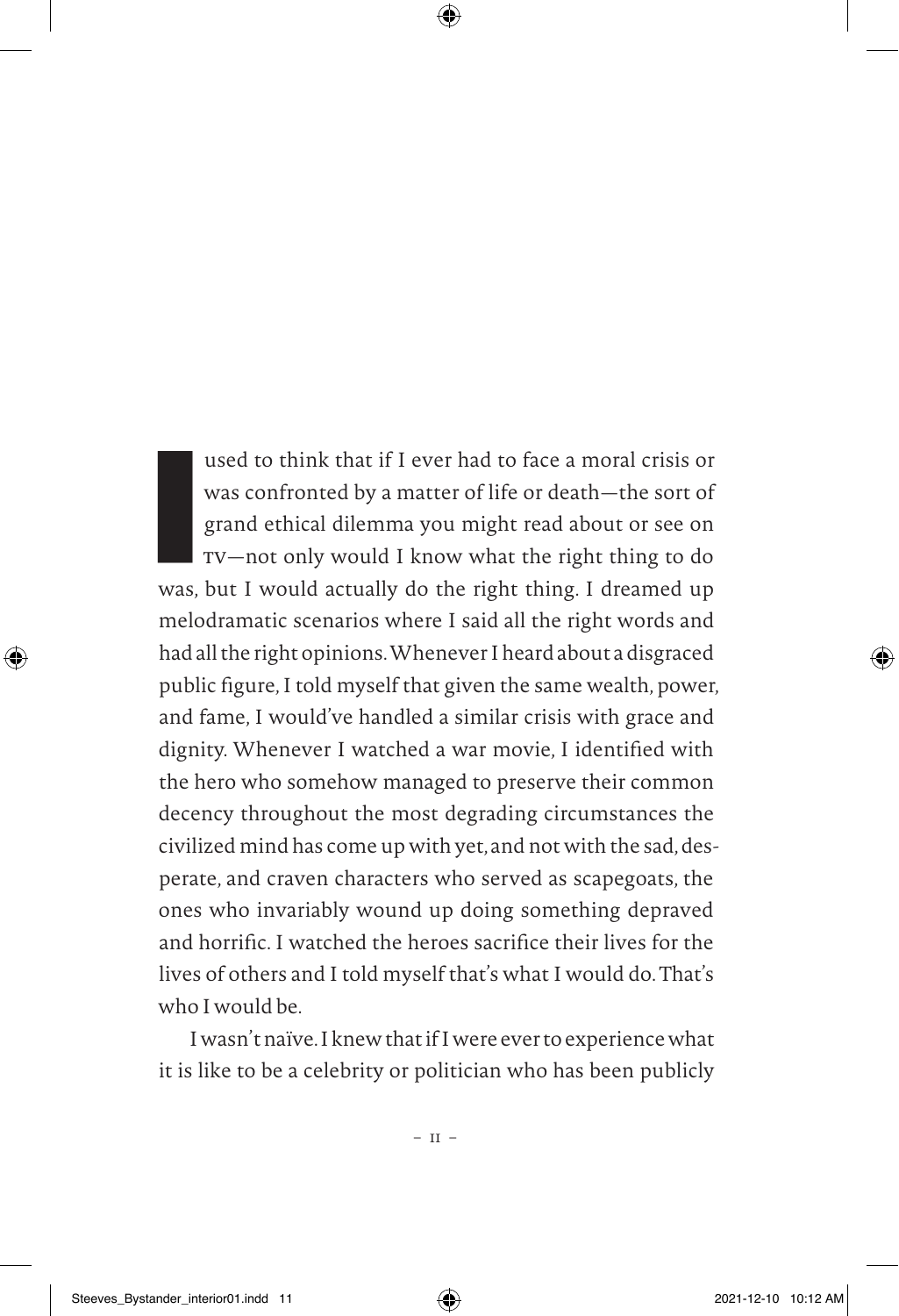shamed and humiliated, or if I had to live through something on the same scale as World War II and the Holocaust, it was highly unlikely I would do anything heroic, or that I would conduct myself in the dignifed and graceful fashion, which has been so rarely on display throughout history that it exists more as a myth or a fantasy than a feature of humanity. Still, I was convinced that at the end of the day, when push came to shove, in the fnal analysis, when all the chips were in, I was at heart, at base, at my core, a fundamentally decent person, even if the real reason I lived a morally blameless life was simply because I hadn't been given the opportunity to do any real, lasting harm. I saw myself as the sort of person who would pull over at the scene of an accident and offer to help, even though I never had. I fantasized about volunteering at a homeless shelter, and while I never acted on these good intentions, I told myself it was only a matter of time. 'I'm too busy,' I would say. 'You have to look after yourself before you can look after other people.' Without ever having done anything that could be described as courageous or heroic, I somehow convinced myself that given the right circumstances, the appropriate context, I would live up to the ideals that still persist in our culture, even though they have been shown to have played a large role in many of history's bloodiest wars and atrocities, and I was convinced that in any moral crisis, or lifeor-death situation, I would never behave in a cowardly and morally bankrupt way, like the characters in movies and on TV shows who stand by and watch, or run away, or stay silent and do nothing while the hero is sentenced to death, or has their home taken from them, or their children are abducted.

⊕

⊕